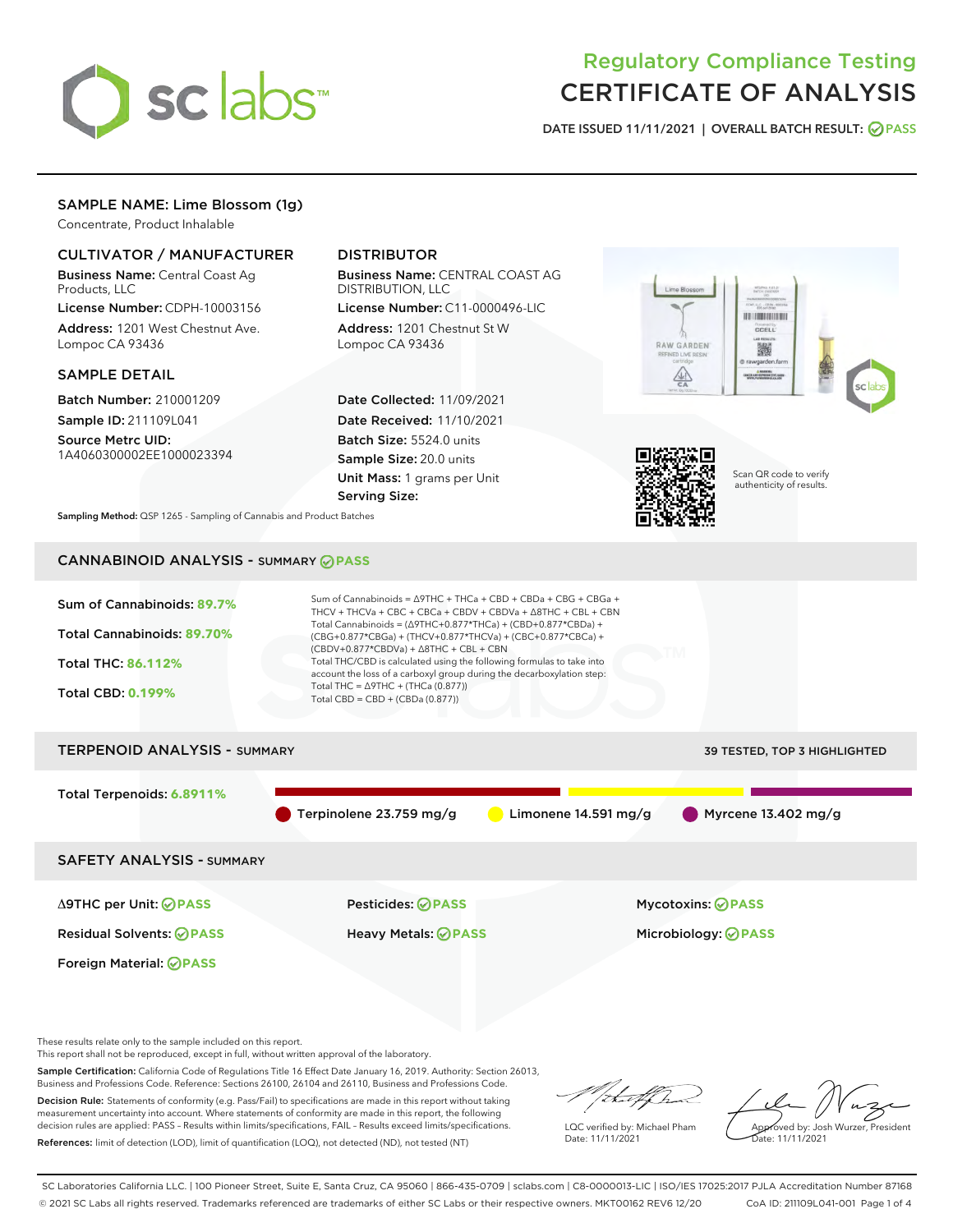



LIME BLOSSOM (1G) | DATE ISSUED 11/11/2021 | OVERALL BATCH RESULT: **⊘** PASS

### CANNABINOID TEST RESULTS - 11/11/2021 2 PASS

Tested by high-performance liquid chromatography with diode-array detection (HPLC-DAD). **Method:** QSP 1157 - Analysis of Cannabinoids by HPLC-DAD

#### TOTAL CANNABINOIDS: **89.70%**

Total Cannabinoids (Total THC) + (Total CBD) + (Total CBG) + (Total THCV) + (Total CBC) + (Total CBDV) + ∆8THC + CBL + CBN

TOTAL THC: **86.112%** Total THC (∆9THC+0.877\*THCa)

TOTAL CBD: **0.199%**

Total CBD (CBD+0.877\*CBDa)

TOTAL CBG: 1.846% Total CBG (CBG+0.877\*CBGa)

TOTAL THCV: 0.39% Total THCV (THCV+0.877\*THCVa)

TOTAL CBC: ND Total CBC (CBC+0.877\*CBCa)

TOTAL CBDV: ND Total CBDV (CBDV+0.877\*CBDVa)

| <b>COMPOUND</b>  | LOD/LOQ<br>(mg/g)          | <b>MEASUREMENT</b><br><b>UNCERTAINTY</b><br>(mg/g) | <b>RESULT</b><br>(mg/g) | <b>RESULT</b><br>(%) |
|------------------|----------------------------|----------------------------------------------------|-------------------------|----------------------|
| <b>A9THC</b>     | 0.06 / 0.26                | ±29.623                                            | 861.12                  | 86.112               |
| <b>CBG</b>       | 0.06/0.19                  | ±0.727                                             | 18.46                   | 1.846                |
| <b>CBN</b>       | 0.1 / 0.3                  | ±0.57                                              | 8.7                     | 0.87                 |
| <b>THCV</b>      | 0.1/0.2                    | ±0.19                                              | 3.9                     | 0.39                 |
| $\triangle$ 8THC | 0.1/0.4                    | ±0.22                                              | 2.8                     | 0.28                 |
| <b>CBD</b>       | 0.07/0.29                  | ±0.092                                             | 1.99                    | 0.199                |
| <b>THCa</b>      | 0.05/0.14                  | N/A                                                | <b>ND</b>               | <b>ND</b>            |
| <b>THCVa</b>     | 0.07/0.20                  | N/A                                                | <b>ND</b>               | <b>ND</b>            |
| <b>CBDa</b>      | 0.02/0.19                  | N/A                                                | <b>ND</b>               | <b>ND</b>            |
| <b>CBDV</b>      | 0.04/0.15                  | N/A                                                | <b>ND</b>               | <b>ND</b>            |
| <b>CBDVa</b>     | 0.03/0.53                  | N/A                                                | <b>ND</b>               | <b>ND</b>            |
| <b>CBGa</b>      | 0.1/0.2                    | N/A                                                | <b>ND</b>               | <b>ND</b>            |
| <b>CBL</b>       | 0.06 / 0.24                | N/A                                                | <b>ND</b>               | <b>ND</b>            |
| <b>CBC</b>       | 0.2 / 0.5                  | N/A                                                | <b>ND</b>               | <b>ND</b>            |
| <b>CBCa</b>      | 0.07 / 0.28                | N/A                                                | <b>ND</b>               | <b>ND</b>            |
|                  | <b>SUM OF CANNABINOIDS</b> |                                                    | 897.0 mg/g              | 89.7%                |

#### **UNIT MASS: 1 grams per Unit**

| ∆9THC per Unit                        | 1120 per-package limit | 861.12 mg/unit | <b>PASS</b> |
|---------------------------------------|------------------------|----------------|-------------|
| <b>Total THC per Unit</b>             |                        | 861.12 mg/unit |             |
| <b>CBD</b> per Unit                   |                        | 1.99 mg/unit   |             |
| <b>Total CBD per Unit</b>             |                        | 1.99 mg/unit   |             |
| Sum of Cannabinoids<br>per Unit       |                        | 897.0 mg/unit  |             |
| <b>Total Cannabinoids</b><br>per Unit |                        | 897.0 mg/unit  |             |

| <b>COMPOUND</b>         | LOD/LOQ<br>(mg/g) | <b>MEASUREMENT</b><br><b>UNCERTAINTY</b><br>(mg/g) | <b>RESULT</b><br>(mg/g)                         | <b>RESULT</b><br>$(\%)$ |
|-------------------------|-------------------|----------------------------------------------------|-------------------------------------------------|-------------------------|
| Terpinolene             | 0.008 / 0.026     | ±0.4871                                            | 23.759                                          | 2.3759                  |
| Limonene                | 0.005 / 0.016     | ±0.2087                                            | 14.591                                          | 1.4591                  |
| <b>Myrcene</b>          | 0.008 / 0.025     | ±0.1729                                            | 13.402                                          | 1.3402                  |
| $\beta$ Pinene          | 0.004 / 0.014     | ±0.0375                                            | 3.263                                           | 0.3263                  |
| $\beta$ Caryophyllene   | 0.004 / 0.012     | ±0.1075                                            | 3.021                                           | 0.3021                  |
| $\alpha$ Pinene         | 0.005 / 0.017     | ±0.0191                                            | 2.223                                           | 0.2223                  |
| Ocimene                 | 0.011 / 0.038     | ±0.0624                                            | 1.944                                           | 0.1944                  |
| Linalool                | 0.009 / 0.032     | ±0.0449                                            | 1.182                                           | 0.1182                  |
| $\alpha$ Phellandrene   | 0.006 / 0.020     | ±0.0125                                            | 0.919                                           | 0.0919                  |
| 3 Carene                | 0.005 / 0.018     | ±0.0104                                            | 0.731                                           | 0.0731                  |
| $\alpha$ Terpinene      | 0.005 / 0.017     | ±0.0100                                            | 0.673                                           | 0.0673                  |
| $\alpha$ Humulene       | 0.009 / 0.029     | ±0.0210                                            | 0.655                                           | 0.0655                  |
| Fenchol                 | 0.010 / 0.034     | ±0.0252                                            | 0.650                                           | 0.0650                  |
| $\gamma$ Terpinene      | 0.006 / 0.018     | ±0.0078                                            | 0.451                                           | 0.0451                  |
| <b>Terpineol</b>        | 0.016 / 0.055     | ±0.0260                                            | 0.424                                           | 0.0424                  |
| Camphene                | 0.005 / 0.015     | ±0.0027                                            | 0.235                                           | 0.0235                  |
| Valencene               | 0.009 / 0.030     | ±0.0126                                            | 0.183                                           | 0.0183                  |
| trans-ß-Farnesene       | 0.008 / 0.025     | ±0.0048                                            | 0.136                                           | 0.0136                  |
| <b>Borneol</b>          | 0.005 / 0.016     | ±0.0041                                            | 0.098                                           | 0.0098                  |
| Sabinene                | 0.004 / 0.014     | ±0.0009                                            | 0.076                                           | 0.0076                  |
| Eucalyptol              | 0.006 / 0.018     | ±0.0018                                            | 0.072                                           | 0.0072                  |
| p-Cymene                | 0.005 / 0.016     | ±0.0013                                            | 0.047                                           | 0.0047                  |
| Nerolidol               | 0.009 / 0.028     | ±0.0029                                            | 0.046                                           | 0.0046                  |
| Guaiol                  | 0.009 / 0.030     | ±0.0017                                            | 0.035                                           | 0.0035                  |
| $\alpha$ Bisabolol      | 0.008 / 0.026     | ±0.0017                                            | 0.031                                           | 0.0031                  |
| Sabinene Hydrate        | 0.006 / 0.022     | ±0.0011                                            | 0.029                                           | 0.0029                  |
| Geraniol                | 0.002 / 0.007     | ±0.0010                                            | 0.023                                           | 0.0023                  |
| Citronellol             | 0.003 / 0.010     | ±0.0006                                            | 0.012                                           | 0.0012                  |
| Fenchone                | 0.009 / 0.028     | N/A                                                | <loq< th=""><th><loq< th=""></loq<></th></loq<> | <loq< th=""></loq<>     |
| Nerol                   | 0.003 / 0.011     | N/A                                                | <loq< th=""><th><loq< th=""></loq<></th></loq<> | <loq< th=""></loq<>     |
| Caryophyllene<br>Oxide  | 0.010 / 0.033     | N/A                                                | <loq< th=""><th><loq< th=""></loq<></th></loq<> | <loq< th=""></loq<>     |
| (-)-Isopulegol          | 0.005 / 0.016     | N/A                                                | ND                                              | <b>ND</b>               |
| Camphor                 | 0.006 / 0.019     | N/A                                                | ND                                              | <b>ND</b>               |
| Isoborneol              | 0.004 / 0.012     | N/A                                                | ND                                              | <b>ND</b>               |
| Menthol                 | 0.008 / 0.025     | N/A                                                | ND                                              | <b>ND</b>               |
| $R-(+)$ -Pulegone       | 0.003 / 0.011     | N/A                                                | ND                                              | <b>ND</b>               |
| <b>Geranyl Acetate</b>  | 0.004 / 0.014     | N/A                                                | ND                                              | <b>ND</b>               |
| $\alpha$ Cedrene        | 0.005 / 0.016     | N/A                                                | ND                                              | <b>ND</b>               |
| Cedrol                  | 0.008 / 0.027     | N/A                                                | ND                                              | <b>ND</b>               |
| <b>TOTAL TERPENOIDS</b> |                   |                                                    | 68.911 mg/g                                     | 6.8911%                 |

SC Laboratories California LLC. | 100 Pioneer Street, Suite E, Santa Cruz, CA 95060 | 866-435-0709 | sclabs.com | C8-0000013-LIC | ISO/IES 17025:2017 PJLA Accreditation Number 87168 © 2021 SC Labs all rights reserved. Trademarks referenced are trademarks of either SC Labs or their respective owners. MKT00162 REV6 12/20 CoA ID: 211109L041-001 Page 2 of 4

# TERPENOID TEST RESULTS - 11/11/2021

Terpene analysis utilizing gas chromatography-flame ionization detection (GC-FID). **Method:** QSP 1192 - Analysis of Terpenoids by GC-FID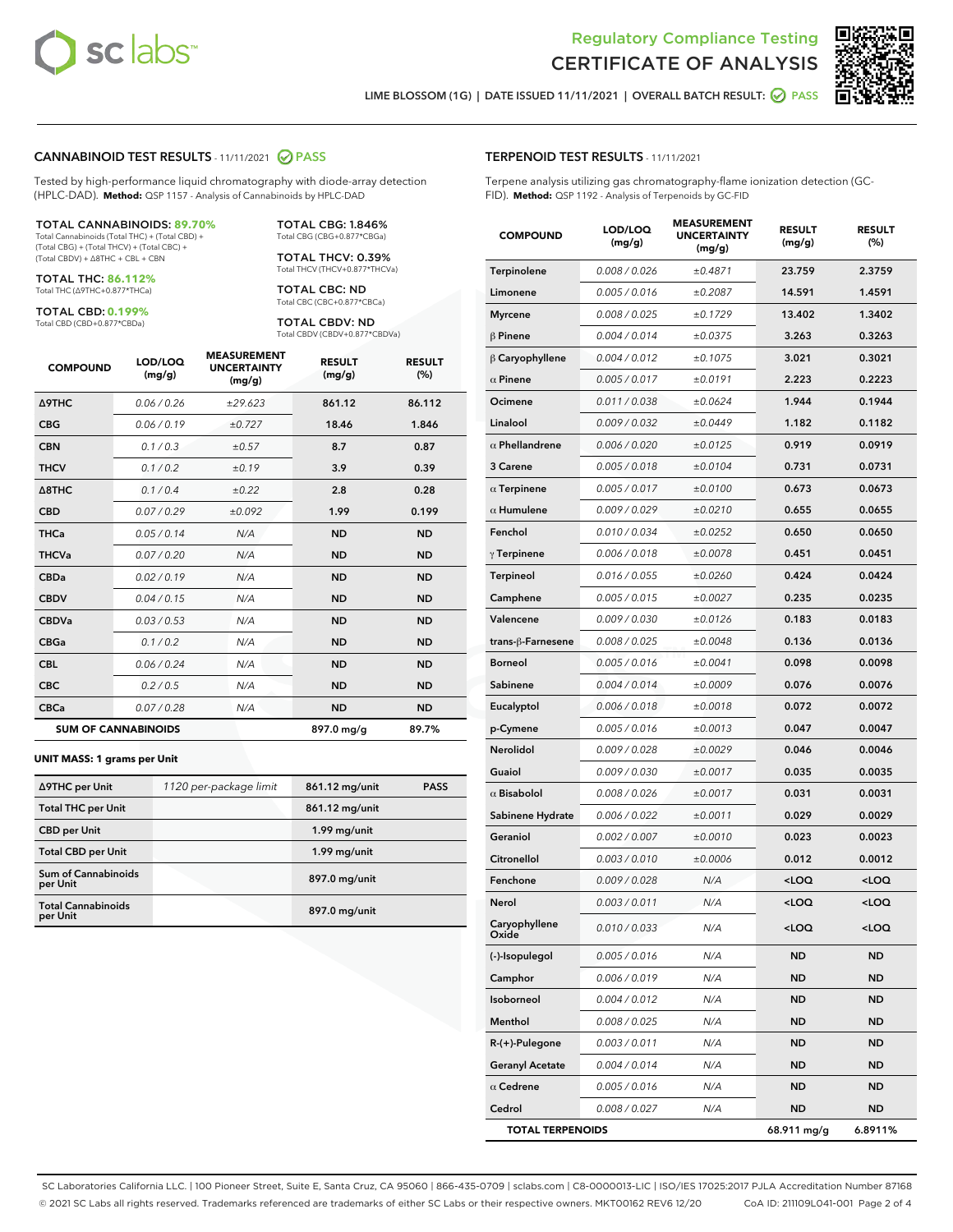



LIME BLOSSOM (1G) | DATE ISSUED 11/11/2021 | OVERALL BATCH RESULT:  $\bigcirc$  PASS

# CATEGORY 1 PESTICIDE TEST RESULTS - 11/11/2021 2 PASS

Pesticide and plant growth regulator analysis utilizing high-performance liquid chromatography-mass spectrometry (HPLC-MS) or gas chromatography-mass spectrometry (GC-MS). \*GC-MS utilized where indicated. **Method:** QSP 1212 - Analysis of Pesticides and Mycotoxins by LC-MS or QSP 1213 - Analysis of Pesticides by GC-MS

| <b>COMPOUND</b>             | LOD/LOQ<br>$(\mu g/g)$ | <b>ACTION</b><br><b>LIMIT</b><br>$(\mu g/g)$ | <b>MEASUREMENT</b><br><b>UNCERTAINTY</b><br>$(\mu g/g)$ | <b>RESULT</b><br>$(\mu g/g)$ | <b>RESULT</b> |
|-----------------------------|------------------------|----------------------------------------------|---------------------------------------------------------|------------------------------|---------------|
| Aldicarb                    | 0.03/0.08              | $>$ LOD                                      | N/A                                                     | <b>ND</b>                    | <b>PASS</b>   |
| Carbofuran                  | 0.02/0.05              | $>$ LOD                                      | N/A                                                     | <b>ND</b>                    | <b>PASS</b>   |
| Chlordane*                  | 0.03 / 0.08            | $\geq$ LOD                                   | N/A                                                     | <b>ND</b>                    | <b>PASS</b>   |
| Chlorfenapyr*               | 0.03/0.10              | $>$ LOD                                      | N/A                                                     | <b>ND</b>                    | <b>PASS</b>   |
| Chlorpyrifos                | 0.02 / 0.06            | $\ge$ LOD                                    | N/A                                                     | <b>ND</b>                    | <b>PASS</b>   |
| Coumaphos                   | 0.02 / 0.07            | $\ge$ LOD                                    | N/A                                                     | <b>ND</b>                    | <b>PASS</b>   |
| Daminozide                  | 0.02/0.07              | $>$ LOD                                      | N/A                                                     | <b>ND</b>                    | <b>PASS</b>   |
| <b>DDVP</b><br>(Dichlorvos) | 0.03/0.09              | $\ge$ LOD                                    | N/A                                                     | <b>ND</b>                    | <b>PASS</b>   |
| <b>Dimethoate</b>           | 0.03 / 0.08            | $\ge$ LOD                                    | N/A                                                     | <b>ND</b>                    | <b>PASS</b>   |
| Ethoprop(hos)               | 0.03/0.10              | $>$ LOD                                      | N/A                                                     | <b>ND</b>                    | <b>PASS</b>   |
| Etofenprox                  | 0.02 / 0.06            | $\ge$ LOD                                    | N/A                                                     | <b>ND</b>                    | <b>PASS</b>   |
| Fenoxycarb                  | 0.03 / 0.08            | $>$ LOD                                      | N/A                                                     | <b>ND</b>                    | <b>PASS</b>   |
| Fipronil                    | 0.03 / 0.08            | $\ge$ LOD                                    | N/A                                                     | <b>ND</b>                    | <b>PASS</b>   |
| Imazalil                    | 0.02 / 0.06            | $\ge$ LOD                                    | N/A                                                     | <b>ND</b>                    | <b>PASS</b>   |
| <b>Methiocarb</b>           | 0.02 / 0.07            | $\ge$ LOD                                    | N/A                                                     | <b>ND</b>                    | <b>PASS</b>   |
| Methyl<br>parathion         | 0.03/0.10              | $\ge$ LOD                                    | N/A                                                     | <b>ND</b>                    | <b>PASS</b>   |
| <b>Mevinphos</b>            | 0.03/0.09              | $\ge$ LOD                                    | N/A                                                     | <b>ND</b>                    | <b>PASS</b>   |
| Paclobutrazol               | 0.02 / 0.05            | $>$ LOD                                      | N/A                                                     | <b>ND</b>                    | <b>PASS</b>   |
| Propoxur                    | 0.03/0.09              | $\ge$ LOD                                    | N/A                                                     | <b>ND</b>                    | <b>PASS</b>   |
| Spiroxamine                 | 0.03 / 0.08            | $\ge$ LOD                                    | N/A                                                     | <b>ND</b>                    | <b>PASS</b>   |
| Thiacloprid                 | 0.03/0.10              | $\ge$ LOD                                    | N/A                                                     | <b>ND</b>                    | <b>PASS</b>   |

# CATEGORY 2 PESTICIDE TEST RESULTS - 11/11/2021 @ PASS

| <b>COMPOUND</b>          | LOD/LOO<br>$(\mu g/g)$ | <b>ACTION</b><br>LIMIT<br>$(\mu g/g)$ | <b>MEASUREMENT</b><br><b>UNCERTAINTY</b><br>$(\mu g/g)$ | <b>RESULT</b><br>$(\mu g/g)$ | <b>RESULT</b> |  |
|--------------------------|------------------------|---------------------------------------|---------------------------------------------------------|------------------------------|---------------|--|
| Abamectin                | 0.03/0.10              | 0.1                                   | N/A                                                     | <b>ND</b>                    | <b>PASS</b>   |  |
| Acephate                 | 0.02/0.07              | 0.1                                   | N/A                                                     | <b>ND</b>                    | <b>PASS</b>   |  |
| Acequinocyl              | 0.02/0.07              | 0.1                                   | N/A                                                     | <b>ND</b>                    | <b>PASS</b>   |  |
| Acetamiprid              | 0.02/0.05              | 0.1                                   | N/A                                                     | <b>ND</b>                    | <b>PASS</b>   |  |
| Azoxystrobin             | 0.02/0.07              | 0.1                                   | N/A                                                     | <b>ND</b>                    | <b>PASS</b>   |  |
| <b>Bifenazate</b>        | 0.01/0.04              | 0.1                                   | N/A                                                     | <b>ND</b>                    | <b>PASS</b>   |  |
| <b>Bifenthrin</b>        | 0.02/0.05              | 3                                     | N/A                                                     | <b>ND</b>                    | <b>PASS</b>   |  |
| <b>Boscalid</b>          | 0.03/0.09              | 0.1                                   | N/A                                                     | <b>ND</b>                    | <b>PASS</b>   |  |
| Captan                   | 0.19/0.57              | 0.7                                   | N/A                                                     | <b>ND</b>                    | <b>PASS</b>   |  |
| Carbaryl                 | 0.02/0.06              | 0.5                                   | N/A                                                     | <b>ND</b>                    | <b>PASS</b>   |  |
| Chlorantranilip-<br>role | 0.04/0.12              | 10                                    | N/A                                                     | <b>ND</b>                    | <b>PASS</b>   |  |
| Clofentezine             | 0.03/0.09              | 0.1                                   | N/A                                                     | <b>ND</b>                    | <b>PASS</b>   |  |

# CATEGORY 2 PESTICIDE TEST RESULTS - 11/11/2021 continued

| <b>COMPOUND</b>               | LOD/LOQ<br>(µg/g) | <b>ACTION</b><br><b>LIMIT</b><br>(µg/g) | <b>MEASUREMENT</b><br><b>UNCERTAINTY</b><br>$(\mu g/g)$ | <b>RESULT</b><br>(µg/g) | <b>RESULT</b> |
|-------------------------------|-------------------|-----------------------------------------|---------------------------------------------------------|-------------------------|---------------|
| Cyfluthrin                    | 0.12 / 0.38       | $\overline{c}$                          | N/A                                                     | <b>ND</b>               | <b>PASS</b>   |
| Cypermethrin                  | 0.11 / 0.32       | $\mathcal{I}$                           | N/A                                                     | <b>ND</b>               | <b>PASS</b>   |
| <b>Diazinon</b>               | 0.02 / 0.05       | 0.1                                     | N/A                                                     | <b>ND</b>               | <b>PASS</b>   |
| Dimethomorph                  | 0.03 / 0.09       | 2                                       | N/A                                                     | <b>ND</b>               | <b>PASS</b>   |
| Etoxazole                     | 0.02 / 0.06       | 0.1                                     | N/A                                                     | <b>ND</b>               | <b>PASS</b>   |
| Fenhexamid                    | 0.03 / 0.09       | 0.1                                     | N/A                                                     | <b>ND</b>               | <b>PASS</b>   |
| Fenpyroximate                 | 0.02 / 0.06       | 0.1                                     | N/A                                                     | <b>ND</b>               | <b>PASS</b>   |
| Flonicamid                    | 0.03/0.10         | 0.1                                     | N/A                                                     | <b>ND</b>               | <b>PASS</b>   |
| Fludioxonil                   | 0.03 / 0.10       | 0.1                                     | N/A                                                     | <b>ND</b>               | <b>PASS</b>   |
| Hexythiazox                   | 0.02 / 0.07       | 0.1                                     | N/A                                                     | <b>ND</b>               | <b>PASS</b>   |
| Imidacloprid                  | 0.04 / 0.11       | 5                                       | N/A                                                     | <b>ND</b>               | <b>PASS</b>   |
| Kresoxim-methyl               | 0.02 / 0.07       | 0.1                                     | N/A                                                     | <b>ND</b>               | <b>PASS</b>   |
| Malathion                     | 0.03 / 0.09       | 0.5                                     | N/A                                                     | <b>ND</b>               | <b>PASS</b>   |
| Metalaxyl                     | 0.02 / 0.07       | $\overline{c}$                          | N/A                                                     | <b>ND</b>               | <b>PASS</b>   |
| Methomyl                      | 0.03/0.10         | 1                                       | N/A                                                     | <b>ND</b>               | <b>PASS</b>   |
| Myclobutanil                  | 0.03 / 0.09       | 0.1                                     | N/A                                                     | <b>ND</b>               | <b>PASS</b>   |
| Naled                         | 0.02 / 0.07       | 0.1                                     | N/A                                                     | <b>ND</b>               | <b>PASS</b>   |
| Oxamyl                        | 0.04 / 0.11       | 0.5                                     | N/A                                                     | ND                      | <b>PASS</b>   |
| Pentachloronitro-<br>benzene* | 0.03 / 0.09       | 0.1                                     | N/A                                                     | <b>ND</b>               | <b>PASS</b>   |
| Permethrin                    | 0.04 / 0.12       | 0.5                                     | N/A                                                     | <b>ND</b>               | <b>PASS</b>   |
| Phosmet                       | 0.03 / 0.10       | 0.1                                     | N/A                                                     | <b>ND</b>               | <b>PASS</b>   |
| Piperonylbu-<br>toxide        | 0.02 / 0.07       | 3                                       | N/A                                                     | <b>ND</b>               | <b>PASS</b>   |
| Prallethrin                   | 0.03 / 0.08       | 0.1                                     | N/A                                                     | <b>ND</b>               | <b>PASS</b>   |
| Propiconazole                 | 0.02 / 0.07       | 0.1                                     | N/A                                                     | <b>ND</b>               | <b>PASS</b>   |
| Pyrethrins                    | 0.04 / 0.12       | 0.5                                     | N/A                                                     | <b>ND</b>               | <b>PASS</b>   |
| Pyridaben                     | 0.02 / 0.07       | 0.1                                     | N/A                                                     | <b>ND</b>               | <b>PASS</b>   |
| Spinetoram                    | 0.02 / 0.07       | 0.1                                     | N/A                                                     | <b>ND</b>               | <b>PASS</b>   |
| Spinosad                      | 0.02 / 0.07       | 0.1                                     | N/A                                                     | <b>ND</b>               | <b>PASS</b>   |
| Spiromesifen                  | 0.02 / 0.05       | 0.1                                     | N/A                                                     | <b>ND</b>               | <b>PASS</b>   |
| Spirotetramat                 | 0.02 / 0.06       | 0.1                                     | N/A                                                     | <b>ND</b>               | <b>PASS</b>   |
| Tebuconazole                  | 0.02 / 0.07       | 0.1                                     | N/A                                                     | <b>ND</b>               | <b>PASS</b>   |
| Thiamethoxam                  | 0.03 / 0.10       | 5                                       | N/A                                                     | <b>ND</b>               | <b>PASS</b>   |
| Trifloxystrobin               | 0.03 / 0.08       | 0.1                                     | N/A                                                     | <b>ND</b>               | <b>PASS</b>   |

SC Laboratories California LLC. | 100 Pioneer Street, Suite E, Santa Cruz, CA 95060 | 866-435-0709 | sclabs.com | C8-0000013-LIC | ISO/IES 17025:2017 PJLA Accreditation Number 87168 © 2021 SC Labs all rights reserved. Trademarks referenced are trademarks of either SC Labs or their respective owners. MKT00162 REV6 12/20 CoA ID: 211109L041-001 Page 3 of 4